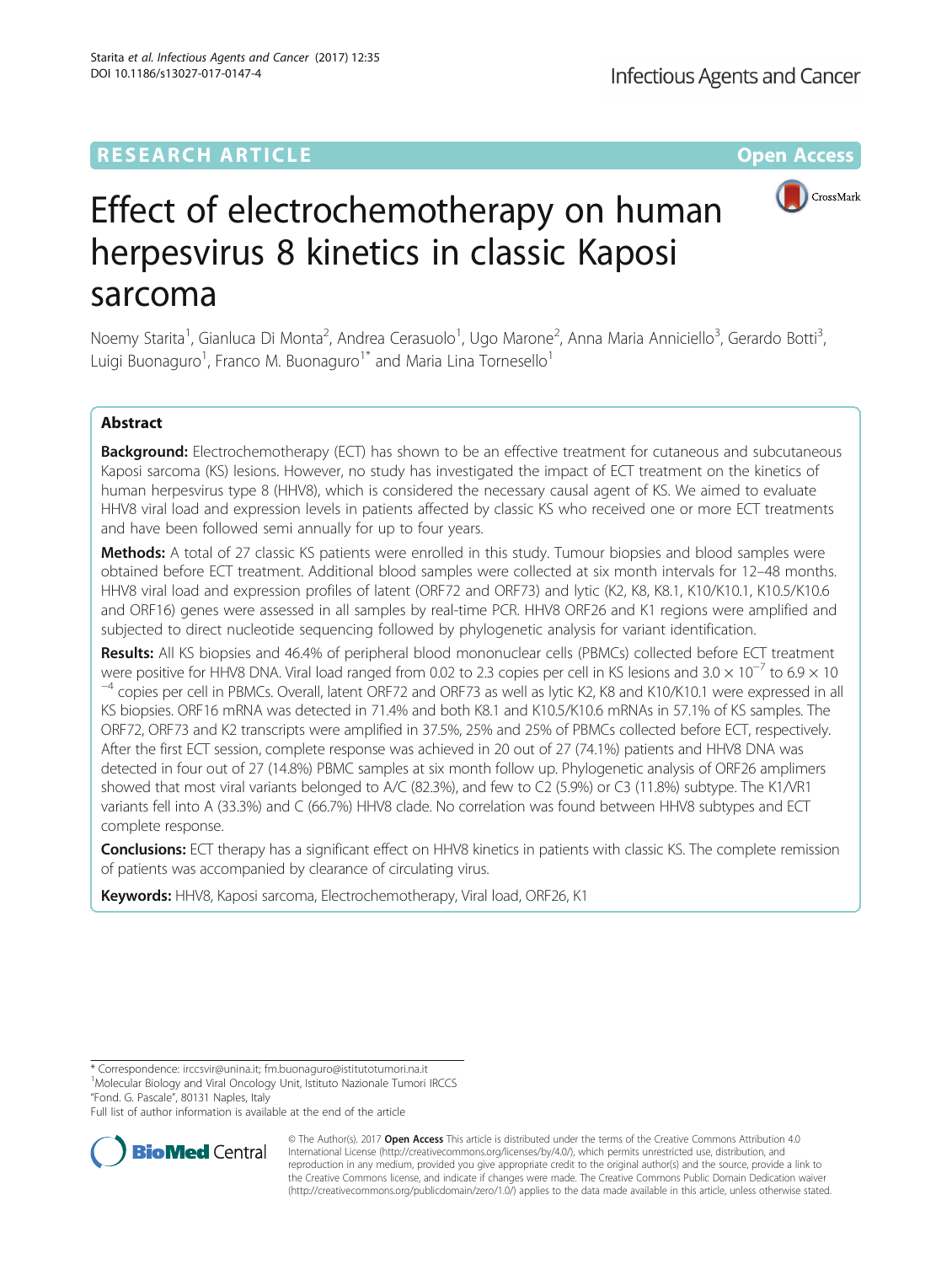## Background

Kaposi sarcoma (KS) is a locally aggressive vascular tumour generally presenting with cutaneous multiple patches, plaques or nodules [\[1](#page-7-0)]. Epidemiological and clinical forms of KS comprise: 1) the classic or sporadic KS, mainly developing in elderly men of Mediterranean and Eastern European origin; 2) the African or endemic KS; 3) the iatrogenic or immunosuppression-associated KS; and 4) the epidemic or human immunodeficiency virus (HIV)/acquired immunodeficiency syndrome (AIDS)-related KS [\[2](#page-7-0), [3](#page-7-0)].

The frequency of KS has dramatically increased in Europe and United States during AIDS epidemic and remains one of the most frequent tumours among HIV positive patients [\[4](#page-7-0)]. The incidence of classic KS has a marked geographical variation between and within European regions with the highest incidence in southern Europe (ASR 0.8/ 100,000), where it shows a bimodal distribution with peaks in the range of 35–39 years and over 65 [\[5\]](#page-7-0).

Classic KS is characterized by cutaneous lesions distributed mainly on the lower extremities and trunk and often associated with venous stasis, lymphedema or hyperkeratosis [[6](#page-7-0), [7](#page-7-0)]. Different therapeutic options are available depending on disease stage such as lesion excision, laser treatment, cryosurgery, radiotherapy and intra-lesion injection of cytotoxic drugs [\[8](#page-7-0), [9\]](#page-7-0). More recently electrochemotherapy (ECT) has shown to be an effective local treatment for KS lesions [[10](#page-7-0)]. ECT is a technique combining the high intensity electric pulses with the administration of non permeant or poorly permeant chemotherapeutic agents, such as bleomycin or cisplatin, to facilitate drug delivery into the tumour cells [[11, 12\]](#page-7-0). ECT has shown to be very effective for the local treatment of cutaneous metastatic nodules and primary skin tumours including cutaneous KS [[10, 13, 14](#page-7-0)].

Human herpesvirus type 8 (HHV8) is recognized as the etiological agent of all forms of KS and two lymph proliferative disorders, multicentric Castleman disease and primary effusion lymphoma (PEL) [\[15](#page-7-0)–[19\]](#page-7-0). The infection is predominant in men (male to female ratio 10– 15:1) and increases with age suggesting that transmission occurs throughout the whole life [[20\]](#page-7-0).

HHV8 infects "spindle" shaped cells, endothelial and epithelial cells as well as B lymphocytes, monocytes and CD34+ stem cells [[21](#page-7-0)–[23\]](#page-8-0). HHV8 encodes several oncogenic viral homologues inducing host cell proliferation, immune evasion and angiogenesis [[24](#page-8-0)]. The viral life cycle comprises the latent and lytic viral programs [\[25](#page-8-0)]. The HHV8 genome is maintained in the host cells as an episome and during the latent stage few viral genes are expressed in spindle cells, particularly ORF71 (v-FLIP), ORF72 (v-cyclin) and ORF73 (LANA-1), K12 (kaposin A, B and C), K1 (VIP) and several miRNA encoding genes [[26\]](#page-8-0). The virus undergoes lytic replication in a limited fraction of latently infected cells and expresses many proteins which through autocrine and paracrine mechanisms directly or indirectly cause alteration of several pathways in the surrounding spindle cells [\[27\]](#page-8-0).

Several studies have evaluated the association between HHV8 viral load in peripheral blood and KS progression in HIV-infected patients [\[28](#page-8-0), [29\]](#page-8-0). The aim of this study was to evaluate the effect of ECT on HHV8 viral load and the role of HHV8 latent (ORF72 and ORF73) and lytic (K2, K8, K8.1, K10/ K10.1, K10.5/K10.6 and ORF16) gene expression in tumour biopsies and peripheral blood mononuclear cells (PBMCs) from patients affected by classic KS with different response to ECT.

### **Methods**

### Patients and samples

This prospective, single-centre study included 27 consecutive patients diagnosed with classic KS lesions on the inferior limbs (24 males and 3 females) that were treated by ECT at the Istituto Nazionale Tumori "Fondazione G. Pascale" of Naples from February 2009 to November 2013. All KS patients were classified as stage I or II based on objective criteria according to Brambilla staging system [\[30\]](#page-8-0). Each patient was asked to give a written informed consent to participate to the study and was invited to fill an epidemiological questionnaire regarding lifestyle, risk factors and anamnestic data. Demographic features including patient origin, age at onset, gender, as well as clinical characteristics such as localization of lesions, treatment modalities, tumour recurrence at the time of observation were also recorded. All patients underwent concurrent incisional biopsy and blood sampling for histological examination and HHV8 molecular analyses at the time of enrolment. Further blood samples were collected every six months during follow up visits after ECT treatments. Each biopsy was divided in two sections, one processed for pathological examination and the second stored in RNAlater stabilizing solution (Ambion®) at −80 °C. All cases included in the study were negative for HIV-1/2 antibodies by macro enzyme immunoassay. All patients underwent tumour staging by lymph node and abdominal ultrasound as well as chest X-ray. This study was approved by the Institutional Scientific Board and by the Ethical Committee of the Istituto Nazionale Tumori "Fond Pascale", and is in accordance with the principles of the Declaration of Helsinki. All patients provided written informed consent.

#### Electrochemotherapy treatment regimen

The ECT treatment regimen was previously described [[10\]](#page-7-0). The treatment was repeated in patients who presented multiple lesions, difficult to treat in a single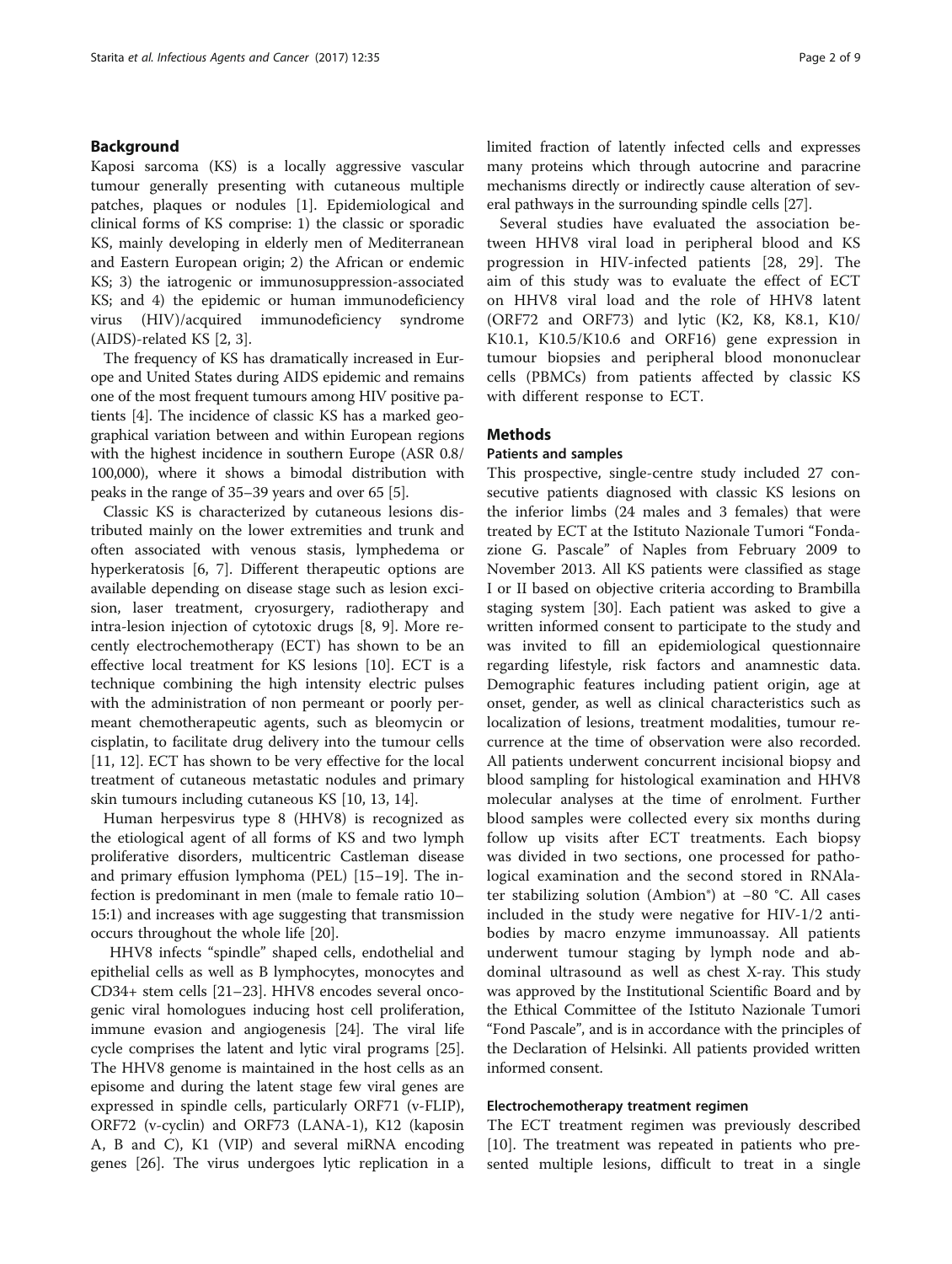session or if a complete response was not achieved at a first ECT application. The aim of the treatment was curative and repeated several times until the disappearance of the treated lesions.

## DNA and RNA isolation

PBMCs were isolated from fresh blood by Ficoll-Hypaque™ density gradient. The mononuclear cell layer was resuspended in 500 μl of RNAlater and stored at −80 °C. Genomic DNA was extracted from the PBMCs and KS biopsies according to previously described protocol [[31](#page-8-0)]. In particular, all samples were digested with proteinase K treatment (150 μg/ml) by 2 h incubation at 56 °C or 30 min at 37 °C for biopsies or PBMCs, respectively, in 50–500 μl of lysis buffer (10 mM Tris-HCl, pH 7.6, 5 mM EDTA, 150 mM NaCl, 1% SDS), followed by phenolchloroform-isoamyl alcohol (25:24:1) extraction and ethanol precipitation in 0.3 M sodium acetate (pH 4.6).

Total RNA was isolated from frozen biopsies and PBMCs using Trizol™ Reagent (Invitrogen™) following the manufacturer's instructions. Briefly, tissues and PBMCs were resuspended in Trizol reagent and tissues were homogenized by TissueLyser (Qiagen GmbH). After 15 min centrifugation at 13000 rpm, the top phase was collected and total RNA was precipitated with 0.5 volume of isopropyl alcohol 10 min at room temperature. RNA pellet was washed with 75% ethanol, resuspended in sterile water and stored at −80 °C. RNA quality and concentration was analysed with RNA Nano chipassay on Agilent 2100 Bioanalyzer (Agilent Technologies).

### HHV8 viral load

All DNA samples were subjected to HHV8 quantification by real time PCR using primer pairs amplifying a region within the HHV8 ORF26 as previously described [[32\]](#page-8-0). The PCR reactions were performed in a total volume of 25 μL containing 12.5 μL of iQ SYBR Green Supermix (100 mM KCl, 40 mM Tris-HCl, pH 8.4, 0.4 mM of each dNTP and 50 units/mL iTaq DNA polymerase, 6 mM MgCl<sub>2</sub>, 20 nM SYBR Green I [BioRad Laboratories, Inc]), 5 pmol of each primer, and 100–500 ng of genomic DNA. All experiments were performed in the CFX96 Real Time System (BioRad Laboratories, Inc). Dilution series (10 to  $10^4$  copies) of genomic DNA extracted from HHV8-infected BCBL-1 cell line (containing 70 copies per cell of HHV8 DNA) were used to construct the standard curve.

#### HHV8 latent and lytic gene expression

Total RNA (100 ng) was reverse transcribed into cDNA using iScript™ cDNA Synthesis kit (BioRad Laboratories, Inc.) according to manufacturer's instructions. The reaction was performed in 20 μl reaction mixture containing 4 μl of 5× iScript Reaction Mix, 1 μl of iScript Reverse

A SYBR Green real time PCR method was used to evaluate latent (ORF72 and ORF73) and lytic (K2, K8, K8.1, K10/K10.1, K10.5/K10.6 and ORF16) gene expression in biopsies and PBMCs. Specially, oligoprimers were designed with Beacon Designer software (Premier Biosoft) and used for real time PCR (Table 1). All reactions were performed in the Bio-Rad CFX96 real time PCR Detection System using 1 μl of the cDNA (equivalent to 5 ng RNA), 12.5 μL of iQ SYBR Green supermix (BioRad Laboratories, Inc.), and 5 pmol of each primer in a final volume of 25 μL. Thermal cycling consisted of a denaturation step at 95 °C for 3 min, followed by 40 cycles of 55 °C annealing for 30 s, 72 °C extension for 30 s and 95 °C denaturation for 30 s.

The amplification of IL-1 $\alpha$  was the positive control of reverse transcription. The reaction conditions were the same used for the viral mRNA quantification and the primer sequences are reported in Table 1.

HHV8 ORF26 and K1 amplification and DNA sequencing The HHV8 ORF26 region was amplified by seminested PCR using in the outer reaction the oligonucleotide ORF26LR1F1 (5′-GCAGTATCTATCCAAGTA-3′) with

|                 |  | Table 1 PCR primer sequences used to amplify HHV8 latent |  |  |  |
|-----------------|--|----------------------------------------------------------|--|--|--|
| and lytic mRNAs |  |                                                          |  |  |  |

| Locus             | Primer<br>name       | Sequences $(5' - 3')$                                          | <b>cDNA</b><br>Amplicon<br>(bp) |  |  |  |
|-------------------|----------------------|----------------------------------------------------------------|---------------------------------|--|--|--|
| Human             |                      |                                                                |                                 |  |  |  |
| $II-1a$           | DM151<br>DM152       | <b>GTCTCTGAATCAGAAATCCTTCTATC</b><br>CATGTCAAATTTCACTGCTTCATCC | 421                             |  |  |  |
| HHV8 latent       |                      |                                                                |                                 |  |  |  |
| ORF72             | ORF72A<br>ORF72B     | CCGCGCTTTTTAACTTCTGACTCT<br>GCTGATAATAGAGGCGGGCAATGA           | 507                             |  |  |  |
| ORF <sub>73</sub> | ORF73A               | ACTATGGAAGATTGTAGG                                             | 106                             |  |  |  |
|                   | ORF73B               | <b>TATATGTGTATTGTCAGAAC</b>                                    |                                 |  |  |  |
| HHV8 lytic        |                      |                                                                |                                 |  |  |  |
| K <sub>2</sub>    | ORFK2F<br>ORFK2R     | <b>ATTGAGTCTCTGAATGAG</b><br><b>TTCAAGTTGTGGTCTATC</b>         | 155                             |  |  |  |
| K8                | ORFK8F<br>ORFK8R     | AAAGCATACACAAGACAG<br>AAATAATCTGTTCCTTATGTG                    | 100                             |  |  |  |
| K8.1              | ORFK8.1F<br>ORFK8.1R | CCGATGCCTTAATATCAG<br><b>TTCCTCTAGTCGTTGTAG</b>                | 155                             |  |  |  |
| K10.5/<br>K10.6   | VIRE3F<br>VIRF3R     | GAGTTTTCACCCACAAATG<br>CAGGACTCACCTACACAG                      | 107                             |  |  |  |
| K10/K10.1         | VIRF4F<br>VIRF4R     | <b>TGTTCAGTCGTTATATCA</b><br><b>TATTCAGTGTCTGTTGTC</b>         | 182                             |  |  |  |
| ORF <sub>16</sub> | ORF16F<br>ORF16R     | <b>TGGCTATACTGACCTTTG</b><br>GCTTCATACGCATATACAG               | 78 °C                           |  |  |  |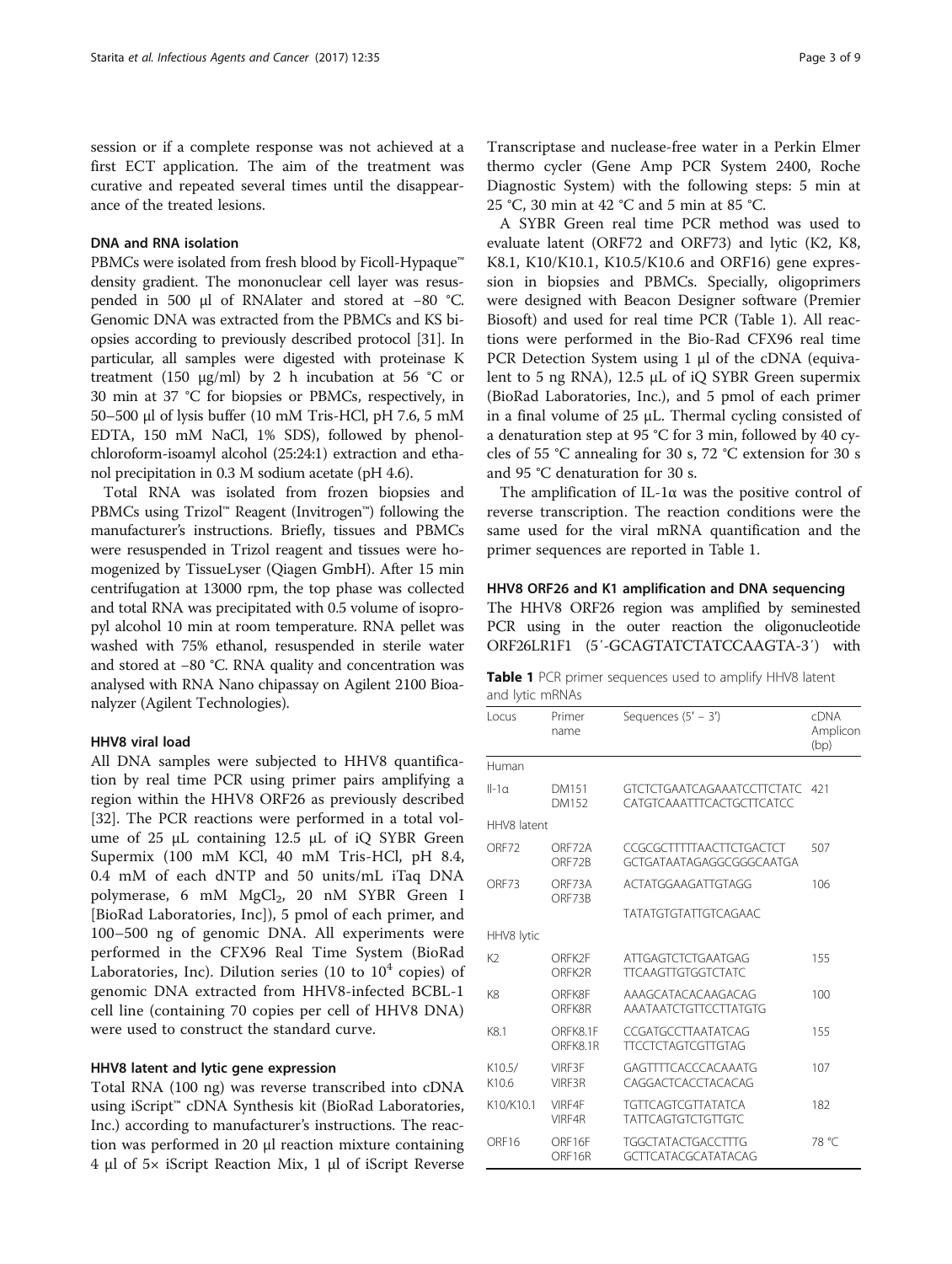ORF26LR1R1 (5′-GGAACCAAGGCTGAT-3′) and in the inner reaction the ORF26LR1F1 with ORF26LR2R2 (5′- ACAGATCGTCAAGCA-3′). The HHV8 K1 region was amplified by seminested PCR using K1LR1F1 (5′-ATCAA GATGTTCCTGTAT-3′) and K1LR1R1 (5′-TATAGTATT TAGTTTGTGACA-3′) in the outer reaction and K1LR1F1 and K1LR2R2 (5′-CATTATTTCCAGAGGTAG-3′) in the inner reaction yielding an amplimer of 250 bp encompassing the hypervariable region VR1 (aa 54–93). The outer PCR amplification reactions were performed in 50 μl reaction mixture containing 300 ng of target DNA, 5 pmol of each primer,  $2.5 \text{ mM } MgCl<sub>2</sub>$ ,  $50 \text{ nM }$  of each dNTP and  $5 \text{ µl}$ Hot Master buffer and 2.5 U of Hot Master Taq DNA Polymerase (5 Prime GmbH, Hamburg, Germany) while the inner PCR amplifications were performed in 50 μl reaction mixture containing 5 μl of outer reaction. All samples were amplified in the Agilent Technologies Sure Cycler 8800 thermal cycler with the following steps: an initial 2 min denaturation at 94 °C, followed by 45 amplification cycles for ORF-26 and 38 cycles for ORF-K1 of 55 °C and 52 °C respectively for 45 s, 68 °C for 1 min, 94 °C for 15 s and a 5 min final elongation at 68 °C. Reaction mixture containing genomic DNA, extracted from NIH 3 T3 murine cell line, was used as negative control and included in every set of 5 clinical specimens.

All HHV8 amplimers were subjected to bidirectional direct sequencing analysis by Eurofins Genomics Srl. Nucleotide sequences were edited with Chromas Lite 2.01 [\(http://](http://www.technelysium.com.au/chromas.html) [www.technelysium.com.au/chromas.html\)](http://www.technelysium.com.au/chromas.html) and converted to FASTA format.

#### Phylogenetic analysis

Multiple alignments of HHV8 nucleotide sequences from the present study and reference strains reported in the GenBank were performed with clustal W tool of MegAlign program of the Lasergene software (DNASTAR Inc.,V7.0.0). All reference sequences were downloaded from the National Centre for Biotechnology Information [\(https://www.ncbi.nlm.nih.gov/](https://www.ncbi.nlm.nih.gov/nuccore/?term=HHV-8) [nuccore/?term=HHV-8\)](https://www.ncbi.nlm.nih.gov/nuccore/?term=HHV-8). Reference sequences for each HHV8 ORF26 subtype were DQ984689.1 (BCBLR, A/C), DQ984768.1 (HKS15, R), DQ984785.1 (431 K, B1), DQ984789.1 (021 K, B2), and DQ984759.1 (HKS21, J); whereas reference sequences for each HHV8 K1 subtype were AF133038 (BCBL-R, A1), AF133039 (BCBL-B, A4), JN800486.1 (QLD-KS-8, A), AF151688.1 (US3/ ts55, A), JN800487.1 (QLD-KS-9, A), AF130284.1 (Ife5, A), KF781665.1 (1ZA, A), GU097427.1 (KE-231, A),; AF133041 (ARM72, C1), AF133042 (BC2, C3), FJ866517.1 (TYKS12, C), DQ394064.1 (I10, C), DQ394068.1 (N1, C), DQ394038.1 (D4.2, C) and DQ394054.1 (D18, C).

Phylogenetic trees were constructed transforming the aligned sequence data into a distance matrix by the Kimura's two parameter model (Kimura, 1980), followed by the neighbor-joining bootstrap analysis [\[33\]](#page-8-0), which was executed with the MEGA software (version 6.0) [\[34\]](#page-8-0). Boot strapping, with 1000 replicates confirmed the robustness of the three major branches with bootstrap values above 90%.

## Statistical analysis

The statistical analysis was performed using Graph Pad Prism Software version 6.00. Two-tailed Fisher's exact test were used for comparison of categorical data. U Mann–Whitney test were used to evaluate differences in viral load. Differences were considered to be statistically significant when  $P$  values were less than 0.05.

#### Results

This study included a total of 27 patients (24 males and 3 females) affected by classic KS, with a median age at the diagnosis of 74 years (range 43–88 years of age) (Table [2](#page-4-0)). The majority of patients (74.1%) were above 65 years while 25.9% were below 65 years of age. All patients received single or multiple ECT treatments as previously described [\[10](#page-7-0)], and after 24 months a clinical response was obtained in all of them according to RECIST guidelines. In particular, a complete response was observed in 20 out of 27 patients (74.1%) after a single ECT session, in three patients (11.1%) after two treatments and four patients (14.9%) after three to six ECT applications. The mean interval between two-consecutive treatments was 145 days. The clinical response to ECT was evaluated four weeks after ECT treatment and monitored every three months during a follow-up period ranging between 24 and 68 months.

KS biopsies were available from 16 patients. PBMC samples collected at the time of enrolment  $(T_0)$ , after approximately 6 months  $(T_1)$  and 12 months  $(T_2)$  after ECT therapy were available for 27, 20 and 9 patients, respectively. HHV8 sequences have been identified in 100% of KS biopsies, in 13 out of 27 (48.1%) PBMC samples at  $T_0$ , in 4 out of 20 (20%) at  $T_1$  and in 2 out of 9 (22%) at  $T_2$ . (Table [3\)](#page-5-0). HHV8 viral load ranged from 1 to 81 copies per cell in KS biopsies and from  $1 \times 10^{-5}$  to  $1.6 \times 10^{-1}$  copies per cell in PBMCs at the time of enrolment  $(T_0)$ . The differences in viral load between KS lesions and PBMCs were statistically significant ( $p = 0.006$ ), Fig. [1.](#page-5-0) Following ECT treatments the viral load progressively decreased in PBMCs and became undetectable after 24 months in 11 out of 12 (91.7%) PBMC samples which were HHV8 positive at  $T_0$ , Fig. [2.](#page-5-0) At the end of the follow-up the single patient who received six ECT treatments reached a complete clinical response but remained positive for HHV8 DNA in PBMCs.

The HHV8 expression profiles showed that latent genes ORF72 and ORF73 as well as lytic genes K2, K8 and K10/K10.1 were expressed in all analysed classic KS lesions. The ORF16 transcript was detected in 71.4% and both the lytic K8.1 and K10.5/K10.6 in 57.1% of KS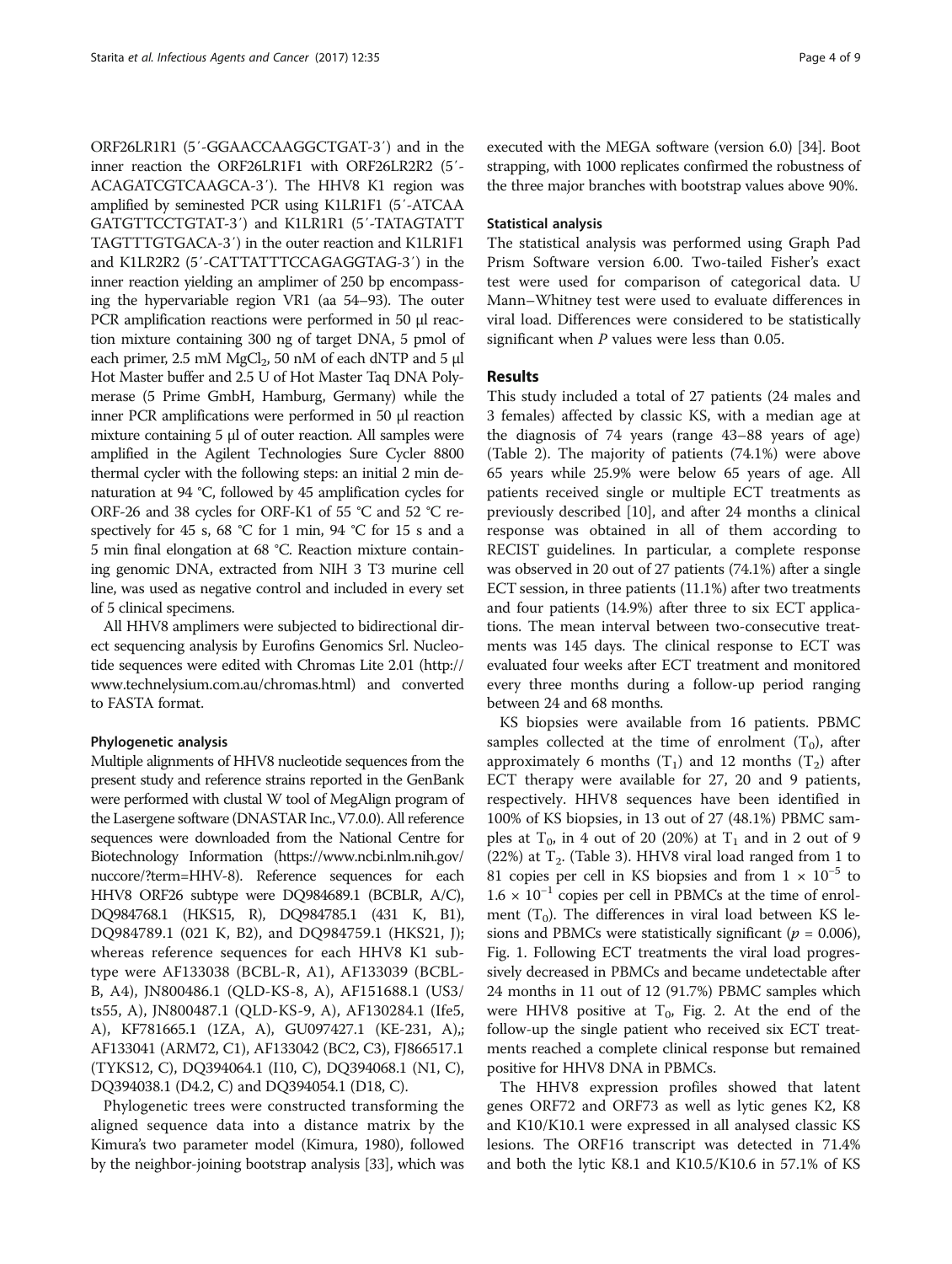| ID Patient   | Years of diagnosis | Sex       | Age | Localization         | N° ECT treatment | Response   |
|--------------|--------------------|-----------|-----|----------------------|------------------|------------|
| <b>KS288</b> | 2009               | ${\sf M}$ | 45  | Lower limb bilateral | $\overline{2}$   | ${\sf CR}$ |
| KS290        | 2009               | M         | 85  | Left lower limb      | $\overline{1}$   | ${\sf CR}$ |
| <b>KS289</b> | 2010               | M         | 73  | Right foot           | $\overline{3}$   | <b>CR</b>  |
| KS293        | 2010               | M         | 74  | Right lower limb     | $\overline{2}$   | CR         |
| KS294        | 2010               | M         | 79  | Left upper limb      | $\mathbf{1}$     | CR         |
| KS295        | 2010               | F         | 69  | Right lower limb     | 1                | CR         |
| KS296        | 2011               | M         | 77  | Right lower limb     | 6                | <b>CR</b>  |
| <b>KS298</b> | 2011               | M         | 66  | Right foot           | 1                | CR         |
| KS299        | 2011               | F         | 86  | Right foot           | $\mathbf{1}$     | CR         |
| <b>KS300</b> | 2011               | M         | 85  | Right foot           | 5                | CR         |
| KS301        | 2011               | M         | 63  | Right foot           | 1                | CR         |
| KS302        | 2011               | M         | 77  | Right lower limb     | -1               | ${\sf CR}$ |
| <b>KS307</b> | 2012               | M         | 72  | Right foot           | 1                | CR         |
| KS309        | 2012               | M         | 88  | Right lower limb     | 1                | ${\sf CR}$ |
| <b>KS310</b> | 2012               | M         | 88  | Right foot           | 1                | CR         |
| <b>KS315</b> | 2012               | M         | 70  | Left lower limb      | $\overline{1}$   | CR         |
| KS339        | 2012               | M         | 78  | Left lower limb      | 1                | CR         |
| KS319        | 2013               | F         | 88  | Right lower limb     | 1                | ${\sf CR}$ |
| <b>KS327</b> | 2013               | M         | 73  | Right foot           | $\overline{1}$   | CR         |
| KS329        | 2013               | M         | 79  | Right lower limb     | $\mathbf{1}$     | CR         |
| <b>KS330</b> | 2013               | M         | 83  | Left foot            | 1                | CR         |
| <b>KS332</b> | 2013               | M         | 46  | Right lower limb     | $\mathbf{1}$     | CR         |
| <b>KS333</b> | 2013               | M         | 83  | Right lower limb     | $\overline{2}$   | CR         |
| <b>KS334</b> | 2013               | M         | 46  | Left foot            | 1                | CR         |
| <b>KS335</b> | 2013               | M         | 72  | Right foot           | $\mathbf{1}$     | ${\sf CR}$ |
| KS340        | 2013               | M         | 43  | Right foot           | 4                | CR         |
| <b>KS341</b> | 2013               | M         | 55  | Left foot            | $\mathbf{1}$     | CR         |

<span id="page-4-0"></span>Table 2 Patients characteristics, KS lesion sites and number of ECT treatments for each patient

CR complete response

tumours. The ORF72, ORF73 and K2 mRNAs were amplified in 37.5%, 25% and 25% of PBMCs, respectively, collected before ECT treatment. The other HHV8 transcripts were undetectable in all PBMCs. In conclusion, latent and lytic transcripts are frequently expressed in biopsies but occasionally in PBMCs.

The HHV8 ORF26 sequences amplified in 16 KS were subjected to nucleotide sequence and phylogenetic analyses and classified as A/C (13 out of 16, 81.3%), C2 (1 out of 16, 6.3%) and C3 (2 out of 16, 12.5%) subtypes, following the nomenclature proposed by Zong et al. [[35\]](#page-8-0).

The HHV8 K1 amplimers obtained in 12 tumour samples were subjected to phylogenetic analysis showing a nucleotide divergence among them of 0.7–12.3% corresponding to a 4.9–43.3% amino acid divergence in the VR1 (aa 52–92) sequence. Phylogenetic analysis based on the comparison of newly identified K1 sequences with K1 reference strains available in GenBank showed

that four out of 12 (33.3%) HHV8 K1 variants belonged to subtype A and eight (66.7%) to subtype C (Figs [3](#page-6-0) and [4](#page-6-0)). Amino acid sequence divergence between subtypes A and C (7.58% to 23.31%) was higher than that observed within subtypes A (3.25 to 9.11%) or C (0 to 13.44%). There was no difference in the response to ECT treatment in patients infected by different HHV8 variants.

## **Discussion**

The efficacy of ECT for the treatment of KS was first described by Heller et al. in [\[36\]](#page-8-0). To date several reports have confirmed the usefulness of ECT on different neoplastic cutaneous lesions including KS [\[14\]](#page-7-0). Di Monta et al. [[10\]](#page-7-0) proposed ECT as the "new standard of care" in first line treatment of stage I and II classic KS for the high rate of complete response achieved after a single ECT treatment (73.6%). The present study represents an extension of the previous patients cohort and confirms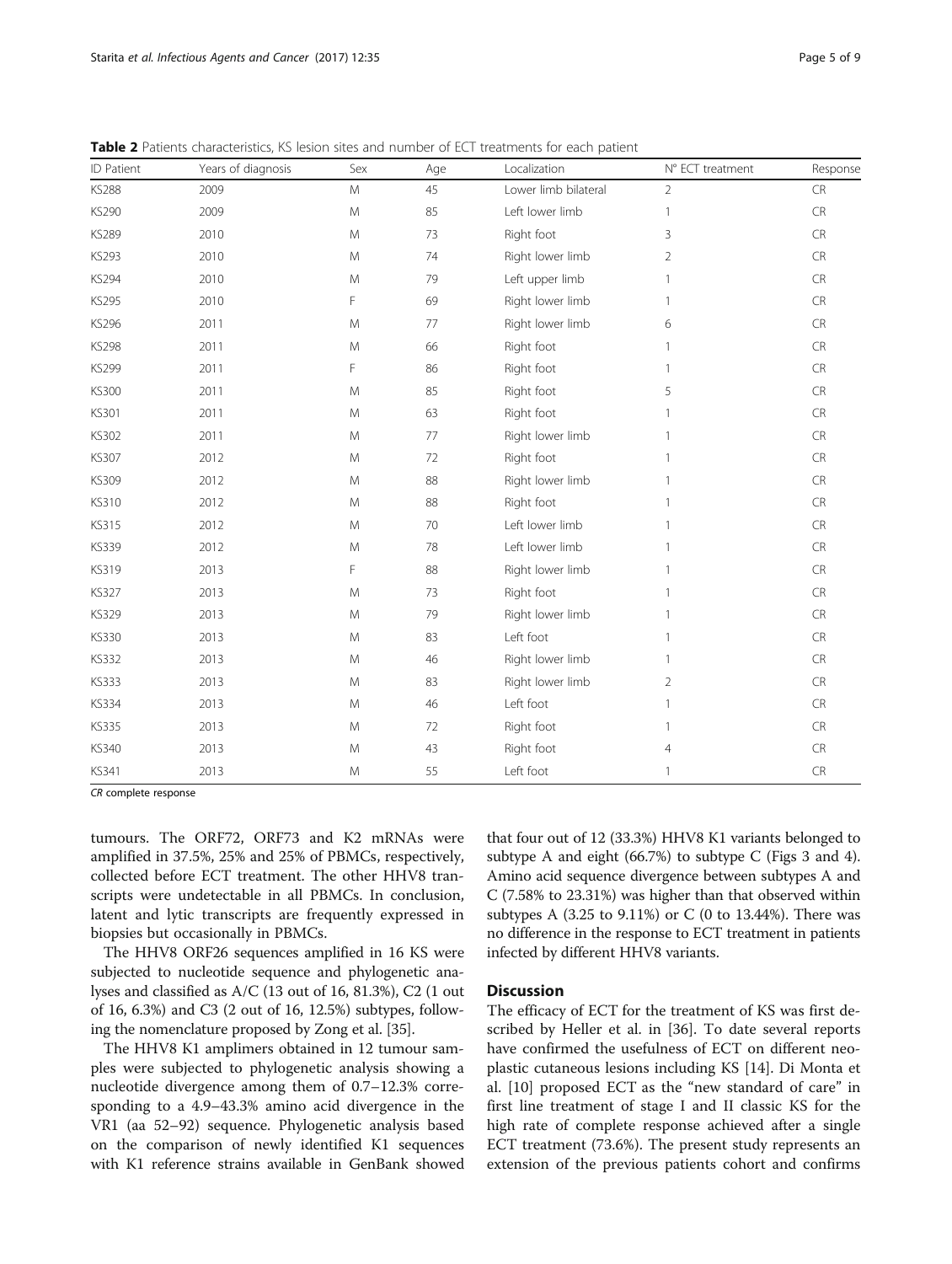|                          | $\mathsf{T}_0$                 | $\mathsf{T}_1$                        | $T_2$    | $P$ value      |                |
|--------------------------|--------------------------------|---------------------------------------|----------|----------------|----------------|
|                          |                                | $N = 27$ (%) $N = 20$ (%) $N = 9$ (%) |          | $T_0$ vs $T_1$ | $T_0$ vs $T_2$ |
| Sex                      |                                |                                       |          | 0.25           | 0.56           |
| M                        | 24 (88.9)                      | 20 (100.0)                            | 9(100.0) |                |                |
| F                        | 3(11.1)                        | O(0.0)                                | 0(0.0)   |                |                |
| Age                      |                                |                                       |          | 0.72           | 1.00           |
| $\leq$ 65 years 6 (22.2) |                                | 5 (25.0)                              | 2(22.2)  |                |                |
|                          | > 65 years 21 (77.8) 15 (75.0) |                                       | 7(77.8)  |                |                |
| HHV8 DNA in PBMCs        |                                |                                       |          |                |                |
| Positive                 | 13 (48.1)                      | 4 (20.0)                              | 2(22.2)  | 0.07           | 0.25           |
|                          | Negative 14 (51.9)             | 16 (80.0)                             | 7(77.8)  |                |                |
| KS lesion persistence    |                                |                                       |          |                |                |
| Yes                      | 27 (100.0)                     | 8 (40.0)                              | 4 (44.4) | 0.0001         | 0.0003         |
| <b>No</b>                | 0(0.0)                         | 12 (60.0)                             | 5(55.6)  |                |                |
| HHV8 DNA in classic KS   |                                |                                       |          |                |                |
| Positive                 | 27 (100.0)                     |                                       |          |                |                |
| Negative                 | 0(0.0)                         |                                       |          |                |                |

<span id="page-5-0"></span>Table 3 Frequency of HHV8 DNA in classic KS biopsies and persistence of the virus in PBMCs collected from patients at different times following ECT treatment

that ECT induces a complete response in above 70% of KS patients after a single session, regardless of tumour size. Moreover we have evaluated HHV8 kinetics in KS patients treated by ECT and we have observed a viral load decline in those patients with a complete clinical response.

The immunological effect of ECT has been first described in mouse models in which numerous mononuclear cells have shown to accumulate in ECT-treated metastatic lesions [[37](#page-8-0)]. Calvet et al., hypothesized that the residual tumour cells not directly affected by ECT treatment, due to insufficient permeabilization or paucity of bleomycin molecules, are secondarily killed by cytotoxic immune cells activated by immunogenic cell death





processes in murine colon cancer cells [\[38](#page-8-0)]. More recently Di Gennaro et al. analyzed the immune cell profile in biopsies from melanoma patients before and after ECT treatment and reported a relevant local immune response, with decreasing CD4 + FOXP3+ T reg cells and recruitment of CD3 + CD8+ T cells in the treated lesions [[39](#page-8-0)]. It remains unclear whether ECT treatment is sufficient to stimulate a systemic immune response in ECT-treated melanoma patients. Gualdi et al. first reported that ECT has a positive effect on the disappearance of HHV8 positive cells at treated sites 2 months after treatment [[40](#page-8-0)]. In our study we observed a progressive decrease of HHV8 viral load in PBMCs of patients presenting a complete clinical response after a single ECT session suggesting a significant effect of ECT on the activation of the immune system against viral antigens. Only a single patient with recurrent KS lesions had invariable viral load after multiple ECT treatments.

The HHV8 genome encodes for several viral IFNregulatory factors (vIRFs) differentially expressed in different cell types. In particular, the K9 (vIRF-1) gene is generally co-expressed with ORF73 (LANA-1) in KS cells, while K10.5/K10.6 (vIRF-3 also termed LANA-2) is mainly transcribed in HHV8-associated lymphomas. Such data suggest that different vIRFs encoding genes are important for HHV8 life cycle and that their expression is regulated by cell specific factors [\[41](#page-8-0)]. Hosseinipour et al. analysed the expression profile of HHV8 ORFs in 70 KS biopsies and identified a group of tumours with extensive expression of all viral genes ("extended" viral expression), and a group of KS cases with limited gene transcription restricted to the latency genes ("restricted" viral expression) [\[42](#page-8-0)]. Such data suggested the existence of multiple molecular subtypes of KS with different sensitivity to treatments [[42\]](#page-8-0). We have analysed the expression profile of latent genes (ORF72 and ORF73) and lytic genes (K2, K8, K8.1, K10/K10.1, K10.5/K10.6 and ORF16) and found them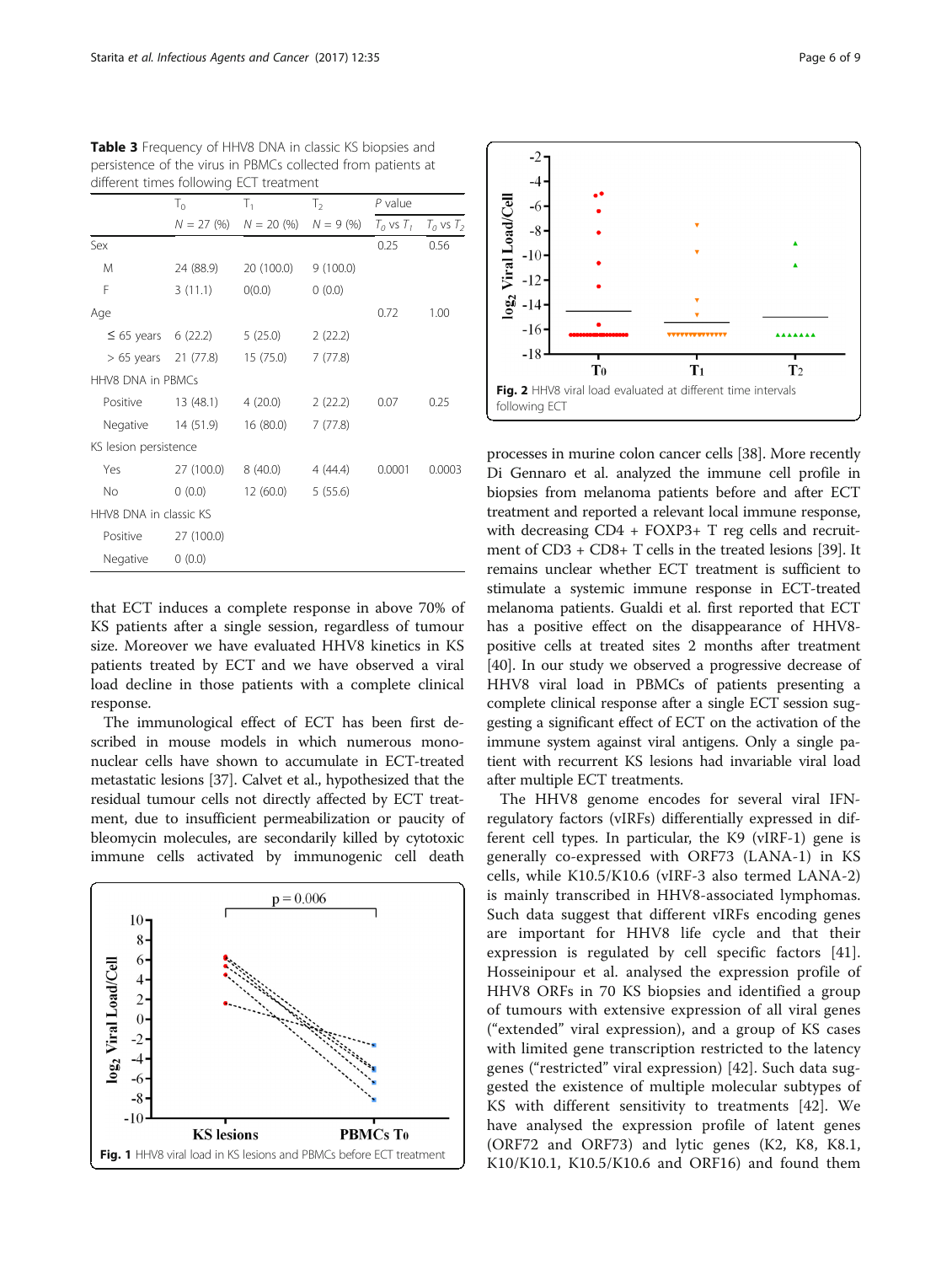$0.01$ 

44

53 61 KS301

BCBL-R A1

US3/ts55 A BCBL-B A4

 $Ks309$ 

 $Ks293$ 

TYKS12 C

**KS333** 

**KS332** 

**KS289** 

9 BC2 C3

**KS300** 

D18 C

**KS318** 

QLD-KS-8 A  $D4-2C$ 110 C

 $Ks307$ 

ASM72 C1

 $KS327$ 

KS319

KS296

 $\neg$  QLD-KS-9 A

A

 $\mathsf C$ 

 $54$ 

lfe5 A  $-12A$  A

 $\overline{90} - N1C$ 

KE-231 A

97

61

59

48

27

100

<span id="page-6-0"></span>94

61

| Fig. 3 Phylogenetic tree of HHV8 K1 sequences. Numbers above the branches indicate the bootstrap values (1000 replicates) that are greater than 90% |  |  |
|-----------------------------------------------------------------------------------------------------------------------------------------------------|--|--|
|                                                                                                                                                     |  |  |

|                                                                                                                                                                                                                                     | 29                             |                                                 | $52 -$                    |                          | VR1               |                               | 92<br>▶                   |
|-------------------------------------------------------------------------------------------------------------------------------------------------------------------------------------------------------------------------------------|--------------------------------|-------------------------------------------------|---------------------------|--------------------------|-------------------|-------------------------------|---------------------------|
| BCBL-R A1                                                                                                                                                                                                                           | <b>GVISTPYKLT</b>              | <b>CLSNASLPIS</b>                               | <b>WYCNNTRLFR</b>         | <b>PTETTLFPVT</b>        | <b>IACNFTCVEQ</b> | SGHROSIWIT                    | WHAQPVLQTL                |
| BCBL-B A4                                                                                                                                                                                                                           | .                              | .                                               | $\ldots$ . $D$            | $L \ldots R$ .           | . P.              | .                             | .                         |
| US3/ts55 A                                                                                                                                                                                                                          | .                              | .                                               | .                         | $L \ldots R \ldots$      | .                 | .                             | .                         |
| QLD-KS-9 A                                                                                                                                                                                                                          | . N                            | .                                               | a da da da di Ilid        | $L \ldots RRV \ldots$    | .                 | .                             | .                         |
| <b>KS293</b>                                                                                                                                                                                                                        | . N                            | .                                               | .                         | $LO.K.$ . $LG.N$         | .                 | .                             | .                         |
| <b>KS307</b>                                                                                                                                                                                                                        | .                              | .                                               | .                         | $\ldots$ NR. $\ldots$ .N | . D.              | .                             | . F                       |
| <b>KS309</b>                                                                                                                                                                                                                        | $\ldots$ M $\ldots$ N $\ldots$ | .                                               | . W.                      | L.K. T.                  | .                 | .                             | .                         |
| <b>KS318</b>                                                                                                                                                                                                                        | $\ldots$ S. $T$ .              | .                                               | . L.                      | L.T.                     | L.                | .                             | .                         |
| TYKS12 C                                                                                                                                                                                                                            | $\ldots$ $T$                   | .P. . T. T.                                     | $\ldots$ D.               | L.QQ.VTVA.               | $LI$              | $\ldots$ $H.$ $L$             | $,YP$                     |
| D18 C                                                                                                                                                                                                                               | $\ldots$ $T$                   | .P. . T. T.                                     | $\ldots$ D. $\ldots$ L.   | $L.QQ.FTV.$ .            | LISG.             | $\ldots$ $H.$ Let $\ldots$    | $YP$ .                    |
| ASM72 C1                                                                                                                                                                                                                            | $\ldots$ $T$                   | .P.AT. T.                                       | 1.1.1D1.1.1.1             | L.HD.FTV.N               | FISG.             | $\ldots$ $H.L.M.$             | $YG$ .                    |
| BC2 C3                                                                                                                                                                                                                              | $\ldots$ $T$                   | P. P. T. T. T. T.                               | $\ldots$ D. $\ldots$ L.   | L.QQ.FTV.A               | LISG.             | $\ldots$ $H$ . $L$            | $YP$ .                    |
| <b>KS289</b>                                                                                                                                                                                                                        | $\ldots$ S.T.                  | $\cdot$ P. $\cdot$ T. $\cdot$ . T.              | $\ldots$ D. $\ldots$ L.   | L.OO.FTVH.               | LISG.             | $\ldots$ $H$ . $L$ . $\ldots$ | $\mathbf{X}^{\mathbf{T}}$ |
| <b>KS296</b>                                                                                                                                                                                                                        | $R$ $T$                        | .P. . T. T.                                     | $\ldots$ D. $\ldots$ L.   | L.QQ. TV.N               | VISG.             | $\ldots$ $H$ . $L$ . $\ldots$ | $YPP$ .                   |
| <b>KS300</b>                                                                                                                                                                                                                        | $\ldots$ $T$                   | .P. . T. T.                                     | $\ldots$ . $D \ldots L$ . | L.00.FTVD.               | LISG.             | $\ldots$ . H.L. $\ldots$      | $,YP$                     |
| <b>KS301</b>                                                                                                                                                                                                                        | $R$ $T$                        | P. T. T. T. T.                                  | $\ldots$ . $D \ldots L$ . | $L.QQ.$ . TV.N           | LISG.             | $\ldots$ $H.$ $L.$ $\ldots$   | $. YP$                    |
| <b>KS319</b>                                                                                                                                                                                                                        | $R$ $T$                        | .P. . T. T.                                     | $\ldots$ D. $\ldots$ L.   | $L.QQ.$ TVSH             | LISG.             | $\ldots$ $H.$ $L$             | $. YP$                    |
| <b>KS327</b>                                                                                                                                                                                                                        | $\ldots$ . $T$ . .             | $\cdot$ . P $\cdot$ $\cdot$ T $\cdot$ T $\cdot$ | $\ldots$ D. $\ldots$ L.   | $L. QQ. ITV.$ .          | LI. . VS. .G.     | $\ldots$ $H.$ $L$             | $. YP$                    |
| <b>KS332</b>                                                                                                                                                                                                                        | $R$ $T$                        | .P. . T. T.                                     | $\ldots$ . $D \ldots$ IL. | L.QQ.FTV.N               | LISG.             | $\ldots$ $H.$ $L$             | $. YP$                    |
| <b>KS333</b>                                                                                                                                                                                                                        | $\ldots \ldots \mathbb{T}$     | $\cdot$ . P $\cdot$ . T $\cdot$ .               | $\ldots$ . D. $\ldots$ L. | $L.00.1$ TV.A            | $LI$ $S$ $G$ .    | $\ldots$ . $H$ . $L$          | $. YP$                    |
| Fig. 4 Alignment of amino acid sequences of the K1 VR1 region with GenBank reference strains. The BCBL-R amino acid sequence was used as a<br>consensus sequence in the alignments. Dots (.) indicate consensus amino acid sequence |                                |                                                 |                           |                          |                   |                               |                           |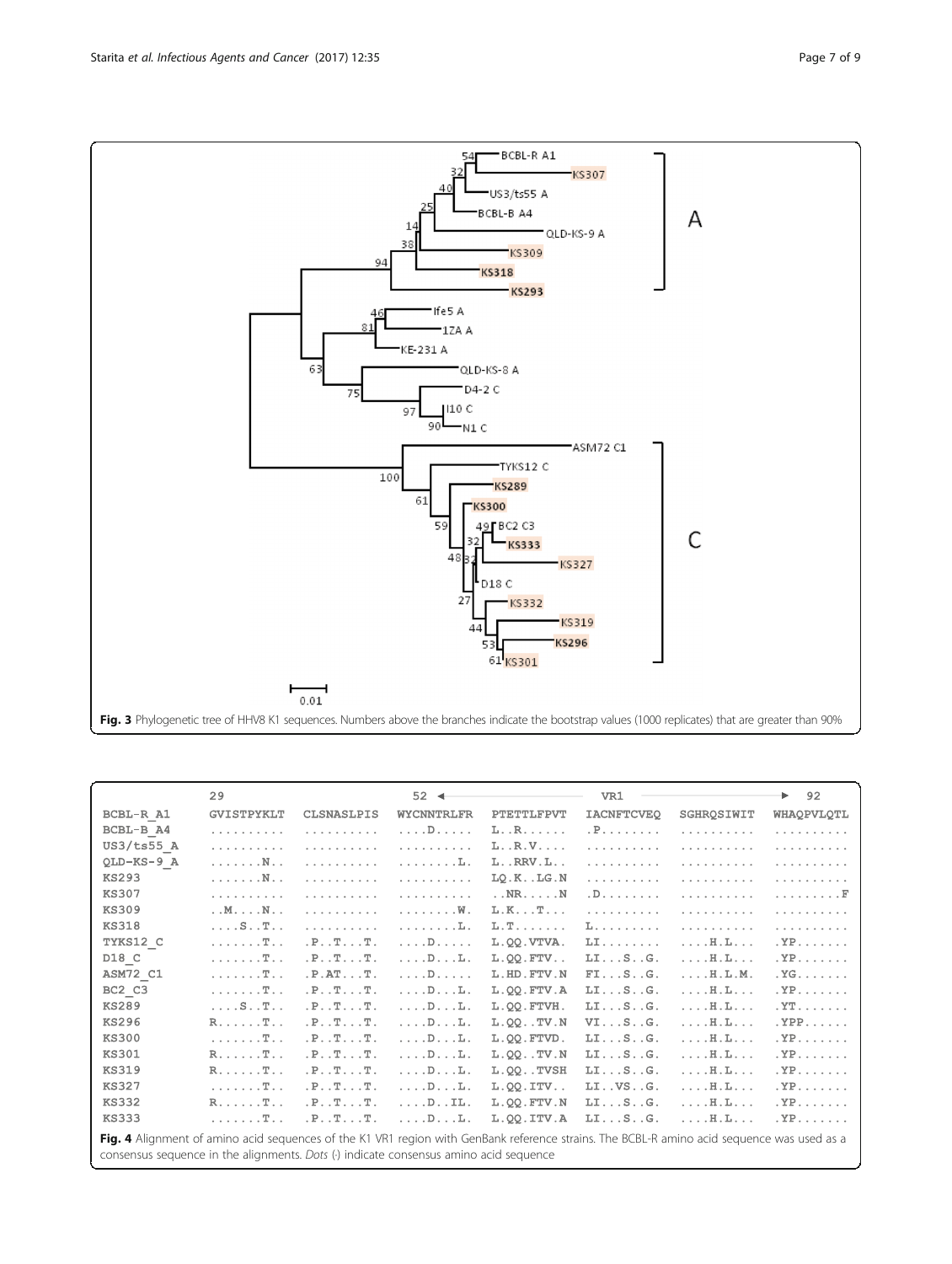<span id="page-7-0"></span>all expressed in 57.1% of KS lesions while the remaining 42.9% lacked the expression of K8.1 and K10.5/K10.6. No difference was observed in clinical response to ECT between the two groups of tumours.

In recent years, much attention has been paid to the association between different subtypes of HHV8 and KS aggressiveness [\[43](#page-8-0), [44](#page-8-0)]. In our study we have identified A/C, C2 and C3 clades on the basis of ORF26 as well as A and C variants on the basis of K1/VR1 nucleotide sequencing analysis. There was no significant difference between HHV8 subtype distribution, viral persistence and clinical response to ECT treatment.

#### Conclusion

This study has shown that ECT treatment of patients with classic KS causes a decline of HHV8 virus load in peripheral blood. The complete remission of KS patients treated with ECT is accompanied in the majority of cases by clearance of the virus in the PBMCs. ECT is very effective in the treatment of classic KS independently from HHV8 viral load, viral gene expression and HHV8 variants.

#### Abbreviations

ECT: Electrochemotherapy; HHV8: Human herpesvirus type 8; KS: Kaposi sarcoma; PBMCs: Peripheral blood mononuclear cells

#### Acknowledgements

Authors would like to thank Clorinda Annunziata and Mario Malinconico for their experimental support.

#### Funding

This work was supported by grants from Ministero della Salute (Ricerca Corrente 2016) and from ICSC-World Laboratory (project MCD-2/7).

#### Availability of data and materials

Authors can confirm that all relevant data are included in the article and materials are available on request from the authors.

#### Authors' contributions

MLT designed the study and edited the final version of the manuscript; NS conducted the sample analysis and drafted the paper; AC and LB contributed to the statistical analyses; AMA and GB performed histopathologic evaluation; GDM and UM provided the clinical samples; FMB supervised the whole project. All authors read and approved the final manuscript.

#### Competing interests

The authors declare that they have no competing interests.

#### Consent for publication

Not applicable.

#### Ethics approval and consent to participate

This study was approved by the Institutional Scientific Board and by the Ethical Committee of the Istituto Nazionale Tumori "Fond Pascale", and is in accordance with the principles of the Declaration of Helsinki. All patients provided written informed consent.

#### Publisher's Note

Springer Nature remains neutral with regard to jurisdictional claims in published maps and institutional affiliations.

<sup>1</sup>Molecular Biology and Viral Oncology Unit, Istituto Nazionale Tumori IRCCS "Fond. G. Pascale", 80131 Naples, Italy. <sup>2</sup> Department of Surgery "Melanoma, Soft Tissues, Head and Neck, Skin Cancers", Istituto Nazionale Tumori IRCCS "Fond. G. Pascale", Naples, Italy. <sup>3</sup>Department of Pathology, Istituto Nazionale Tumori IRCCS "Fond. G. Pascale", Naples, Italy.

#### Received: 31 March 2017 Accepted: 11 June 2017 Published online: 19 June 2017

#### References

Author details

- 1. Kaposi M. Idiopathisches multiples Pigmentsarkom der Haut. Arch Dermatol Syph. 1872;4:265–73.
- 2. Schwartz RA, Micali G, Nasca MR, Scuderi L. Kaposi sarcoma: a continuing conundrum. J Am Acad Dermatol. 2008;59:179–206.
- 3. Ruocco E, Ruocco V, Tornesello ML, Gambardella A, Wolf R, Buonaguro FM. Kaposi's sarcoma: etiology and pathogenesis, inducing factors, causal associations, and treatments: facts and controversies. Clin Dermatol. 2013;31:413–22.
- 4. Yanik EL, Napravnik S, Cole SR, Achenbach CJ, Gopal S, Olshan A, et al. Incidence and timing of cancer in HIV-infected individuals following initiation of combination antiretroviral therapy. Clin Infect Dis. 2013;57:756–64.
- 5. Stiller CA, Trama A, Brewster DH, Verne J, Bouchardy C, Navarro C, et al. Descriptive epidemiology of Kaposi sarcoma in Europe. Report from the RARECARE project. Cancer Epidemiol. 2014;38:670–8.
- 6. Di Lorenzo G, Konstantinopoulos PA, Pantanowitz L, Di Trolio R, De Placido S, Dezube BJ. Management of AIDS-related Kaposi's sarcoma. Lancet Oncol. 2007;8:167–76.
- 7. Templeton AC, Buxton E, Bianchi A. Cancer in Kyadondo County, Uganda, 1968-70. J Natl Cancer Inst. 1972;48:865–74.
- 8. Brambilla L, Miedico A, Ferrucci S, Romanelli A, Brambati M, Vinci M, et al. Combination of vinblastine and bleomycin as first line therapy in advanced classic Kaposi's sarcoma. J Eur Acad Dermatol Venereol. 2006;20:1090–4.
- 9. Casper C. New approaches to the treatment of human herpesvirus 8 associated disease. Rev Med Virol. 2008;18:321–9.
- 10. Di Monta G, Caraco C, Benedetto L, La PS, Marone U, Tornesello ML, et al. Electrochemotherapy as "new standard of care" treatment for cutaneous Kaposi's sarcoma. Eur J Surg Oncol. 2014;40:61–6.
- 11. Mir LM, Orlowski S, Belehradek J Jr, Paoletti C. Electrochemotherapy potentiation of antitumour effect of bleomycin by local electric pulses. Eur J Cancer. 1991;27:68–72.
- 12. Testori A, Tosti G, Martinoli C, Spadola G, Cataldo F, Verrecchia F, et al. Electrochemotherapy for cutaneous and subcutaneous tumor lesions: a novel therapeutic approach. Dermatol Ther. 2010;23:651–61.
- 13. Curatolo P, Quaglino P, Marenco F, Mancini M, Nardo T, Mortera C, et al. Electrochemotherapy in the treatment of Kaposi sarcoma cutaneous lesions: a two-center prospective phase II trial. Ann Surg Oncol. 2012;19:192–8.
- 14. Kunte C, Letule V, Gehl J, Dahlstroem K, Curatolo P, Rotunno R, et al. Electrochemotherapy in the treatment of metastatic malignant melanoma: a prospective cohort study by InspECT. Br J Dermatol. 2017;10
- 15. Chang Y, Cesarman E, Pessin MS, Lee F, Culpepper J, Knowles DM, et al. Identification of herpesvirus-like DNA sequences in AIDS-associated Kaposi's sarcoma. Science. 1994;266:1865–9.
- 16. Buonaguro FM, Tornesello ML, Beth-Giraldo E, Hatzakis A, Mueller N, Downing R, et al. Herpesvirus-like DNA sequences detected in endemic, classic, iatrogenic and epidemic Kaposi's sarcoma (KS) biopsies. Int J Cancer. 1996;65:25–8.
- 17. Soulier J, Grollet L, Oksenhendler E, Cacoub P, Cazals-Hatem D, Babinet P, et al. Kaposi's sarcoma-associated herpesvirus-like DNA sequences in multicentric Castleman's disease. Blood. 1995;86:1276–80.
- 18. Cesarman E, Chang Y, Moore PS, Said JW, Knowles DM. Kaposi's sarcomaassociated herpesvirus-like DNA sequences in AIDS-related body-cavitybased lymphomas. N Engl J Med. 1995;332:1186–91.
- 19. Minhas V, Wood C. Epidemiology and transmission of Kaposi's sarcomaassociated herpesvirus. Viruses. 2014;6:4178–94.
- 20. Vitale F, Briffa DV, Whitby D, Maida I, Grochowska A, Levin A, et al. Kaposi's sarcoma herpes virus and Kaposi's sarcoma in the elderly populations of 3 Mediterranean islands. Int J Cancer. 2001;91:588–91.
- 21. Wu W, Vieira J, Fiore N, Banerjee P, Sieburg M, Rochford R, et al. KSHV/HHV-8 infection of human hematopoietic progenitor (CD34+) cells: persistence